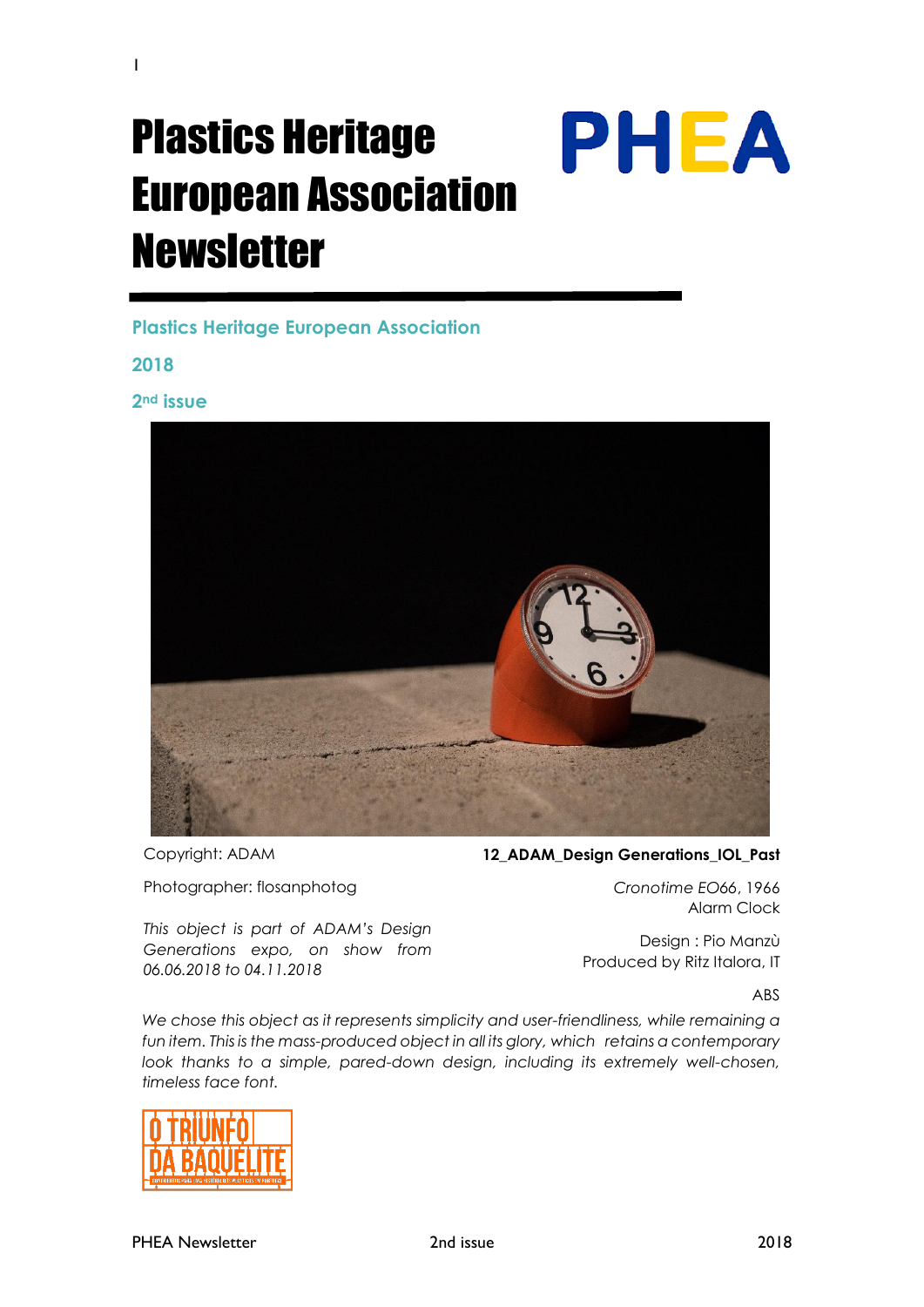## PLASTICS HERITAGE EUROPEAN **ASSOCIATION**

PHEA is a network of European organisations, which are involved in plastics heritage of all aspects and times.

#### **Purposes**

- $\checkmark$  To engage in activities relating to and to engage with research on 'historic polymeric materials' ('Hipoms')
- $\checkmark$  To communicate, exchange and mutually popularise the manifold, special knowledge and abilities of the PHEA members.
- $\checkmark$  To initiate applications and come to agreements for the exchange of students, researchers and for research cooperations.
- $\checkmark$  To apply for funding of European research programmes on Plastics Heritage.
- $\checkmark$  To organise the International Forum 'Plastics Heritage' on a biennial basis.
- $\checkmark$  To encourage publishing of results in e.g. the PHEA attributed International Journal of Plastics History *e-plastory* as well as other relevant journals.

## In this issue

- $\checkmark$  PHEA 2
- ✓ Conferences and Seminars – 3-4
- $\checkmark$  Fxhibitions and Fairs 5
- $\checkmark$  News 6-7
- $\checkmark$  Books 8-9
- $\checkmark$  Other Initiatives 9-10
- $\checkmark$  Prizes 10-12
- $\checkmark$  Articles 13
- $\checkmark$  Call for Papers 14-17

## We would like your contribution

If you have any suggestion or recommendation, do not hesitate to contact us at [mariaelviracallapez@gmail.com](mailto:mariaelviracallapez@gmail.com) (Maria Elvira Callapez) and [sofia.pinto.rod@gmail.com](mailto:sofia.pinto.rod@gmail.com) (Sofia Rodrigues)

#### To all PHEA members:

1) During our first meeting in Brussels, we have decided to publish the PHEA-Newsletter.

 $\overline{a}$ 

2) In a future PHEA web page we would like to publish e.g. photos of the formation meeting in Brussels and of e.g. future Plastics Heritage Conferences.

your person. If you do not explicitly contradict, you agree that you want to be in the PHEA mailing list, to obtain the PHEA-information and to publish from PHEA events photos including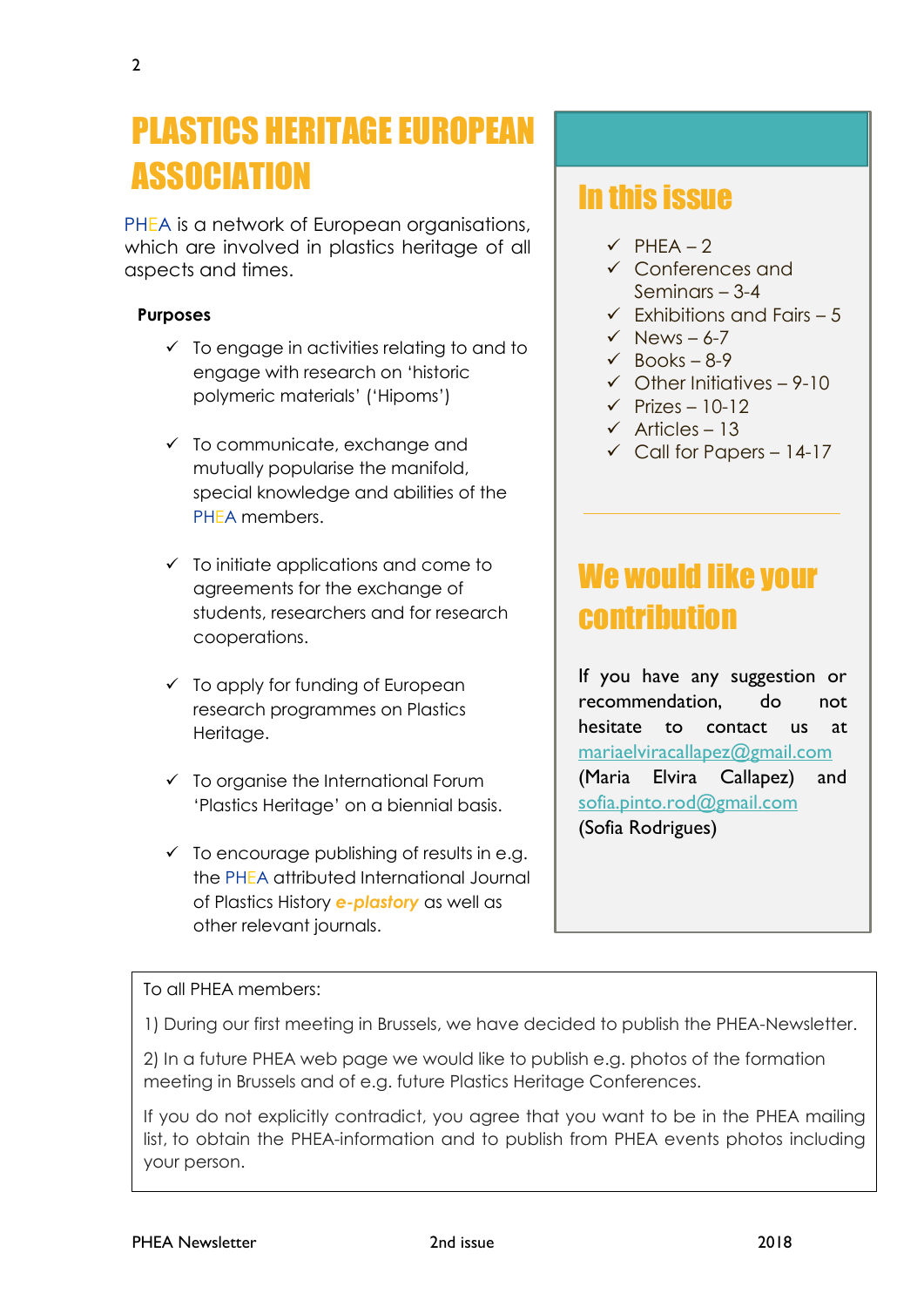### CONFERENCES AND SEMINARS ON PLASTICS

#### **10th International Conference on Chemistry Education and Research**

*21.06.2018 – 22.06.2018*

*Oslo, Norway*

#### *[See more](https://chemistryeducation.chemistryconferences.org/)*

#### **3rd International Conference on Science and Literature**

*02.07.2018 – 04.07.2018*

*Paris, France*

#### *See [more](https://networks.h-net.org/node/73374/announcements/1405472/3rd-international-conference-science-and-literature-2nd-cfp)*

#### **Encontro Ciência 2018 | Encontro com a Ciência e Tecnologia em Portugal**

*02.07.2018 – 04.07.2018*

*Lisbon, Portugal*

#### *See [more](http://www.encontrociencia.pt/home/en.asp)*

#### **6º Encontro Nacional de História das Ciências e da Tecnologia**

*09.07.2018 – 11.07.2018*

*Almada, Portugal*

*[See more](https://enhct2018.wordpress.com/)*

#### **EVA LONDON 2018**

*09.07.2018 – 12.07.2018*

*London, UK*

*[See more](http://www.eva-london.org/eva-london-2018/)*

#### **Conformity, Dialogue and Deviance in Health and Medicine**

*11.07.2018 – 13.07.2018*

*Liverpool, UK*

#### *See [more](https://www.liverpool.ac.uk/history/events/sshm/)*

#### **International Committee for the History of Technology – ICOHTEC – 45TH Annual Meeting**

*17.07.2018 – 21.07.2018*

*Saint-Étienne, France*

*[See more](https://www.icohtec2018.fr/)*

#### **Annual Congress on Emerging Materials and Nanotechnology**

*06.09.2018 – 07.09.2018*

*Bangkok, Thailand*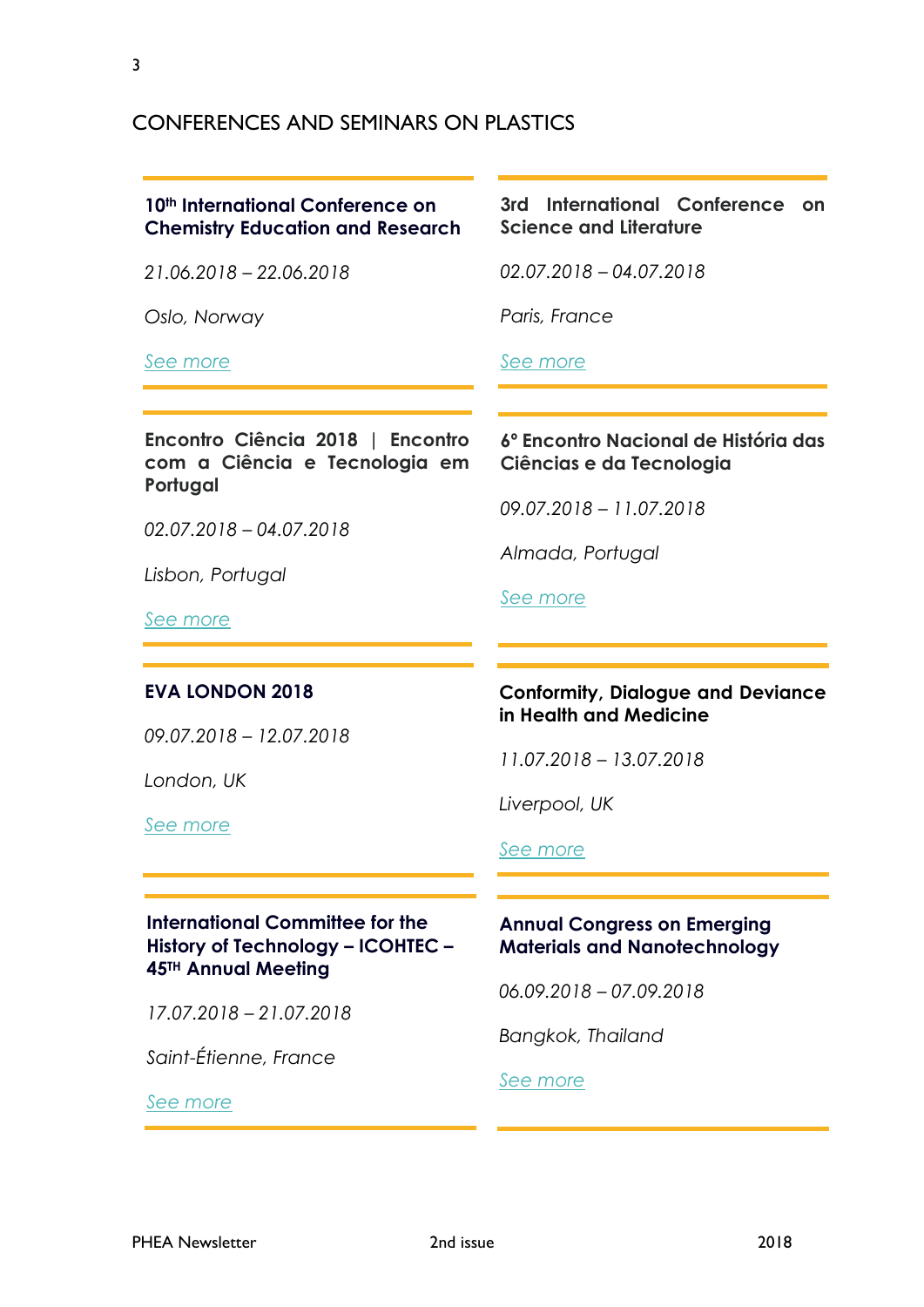#### **IIC's 26th Biennial Congress**

*10.09.2018 – 14.09.2018*

*Turin, Italy*

*See [more](https://www.iiconservation.org/node/7576)*

#### **4th International Tukic World Conference on Chemical Sciences and Technologies (ITWCCST 2018)**

*07.09.2018 – 10.09.2018*

Kiev, Ukraine

*[See more](http://www.itwccst2018.com/en/)*

#### **2nd Edition of Global Conference on Catalysis, Chemical Engineering & Technology (CAT-2018)**

*13.09.2018 – 15.09.2018*

*Rome, Italy*

*[See more](https://catalysis-conferences.magnusgroup.org/)*

## **Polymers and Moulds Innovations – PMI2018**

**International Conference on** 

*19.09.2018 – 21.09.2018*

*Guimarães, Portugal*

#### *[See more](http://www.pmiconference.eu/)*

#### **8th International Conference and Exhibition on Biopolymers and Bioplastics 2018 International conference APA-2018 on 'Advances in Polymer Science &**

**Technology'** *01.11.2018 – 03.11.2018*

*15.10.2018 – 16.10.2018*

*Las Vegas, USA*

*[See more](https://biopolymers-bioplastics.conferenceseries.com/)*

*[See more](http://apa-2018.com/)*

Kathmandu, Nepal

| 13th International Conference on         |  |  |
|------------------------------------------|--|--|
| <b>Design Principles &amp; Practices</b> |  |  |

*01.03.2019 – 03.03.2019*

Saint Petersburg, Russia

*[See more](http://designprinciplesandpractices.com/2019-conference)*

**4th International Conference on the Periodic Table: Mendeleev 150**

*26.07.2019 – 28.07.2019*

Saint Petersburg, Russia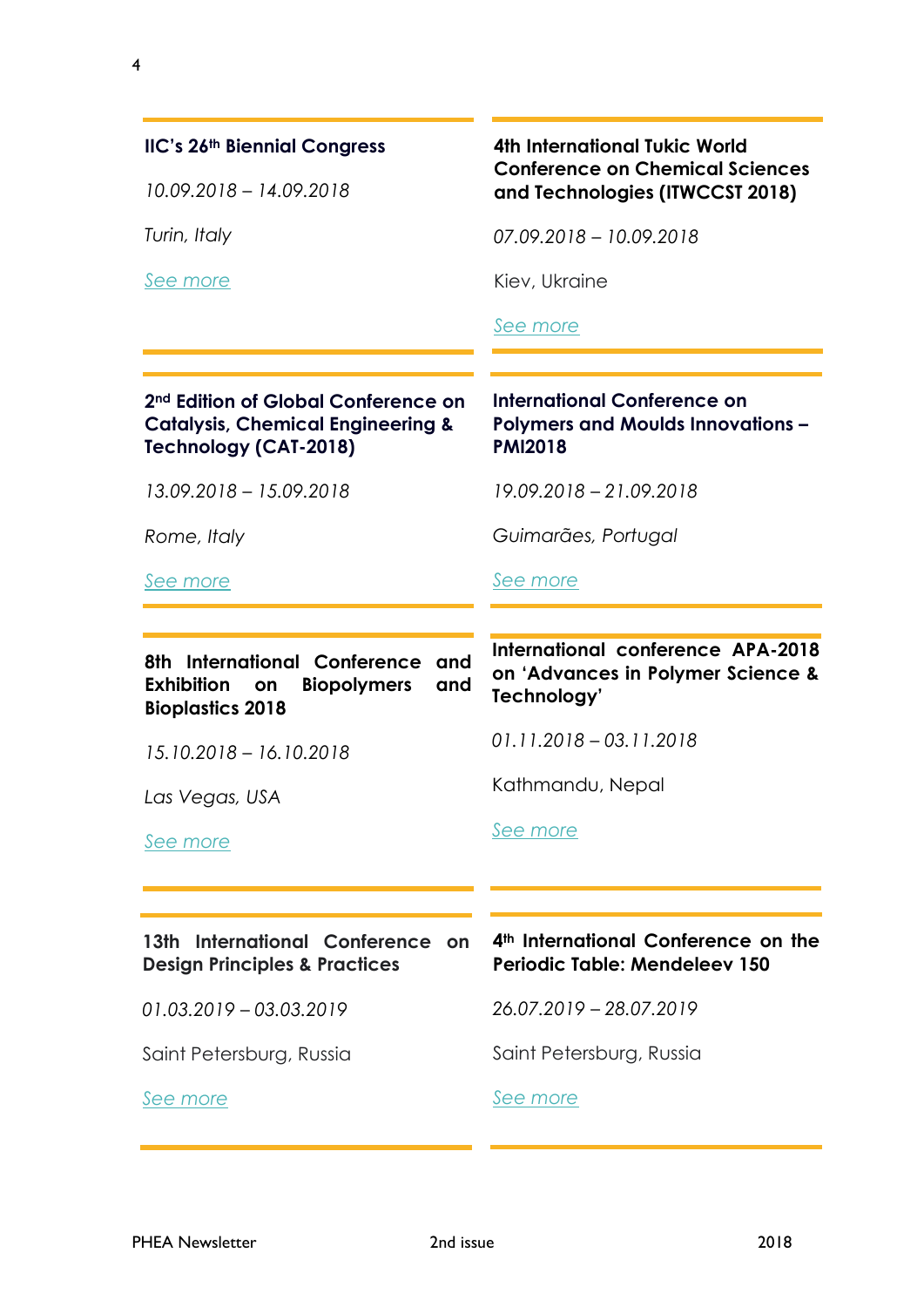## EXHIBITIONS AND FAIRS EXHIBITIONS AND FAIRS ON PLASTICS

5

| <b>InterPlas Thailand</b>              | <b>Compounding World Expo 2018 Complast Kenya</b>  |                                 |  |
|----------------------------------------|----------------------------------------------------|---------------------------------|--|
| 20.06.2018 - 23.06.2018                | 27.06.2018 - 28.06.2018                            | 28.06.2018 - 30.06.2018         |  |
| Bangkok, Thailand                      | Essen, Germany                                     | Nairobi, Kenya                  |  |
| See more                               | See more                                           | See more                        |  |
| <b>MALAYSIA-PLAS 2018</b>              | <b>COMPLAST - SRI LANKA</b>                        | <b>Taipei Plas</b>              |  |
| 19.07.2018 - 22.07.2018                | 10.08.2018 - 12.08.2018                            | 15.08.2018 - 19.08.2018         |  |
| Kuala Lumpur, Malaysia                 | Colombo, Sri Lanka                                 | Taipei, Taiwan                  |  |
| See more                               | See more                                           | See more                        |  |
|                                        |                                                    |                                 |  |
| <b>Vietnam Manufacturing Expo 2018</b> |                                                    | <b>UTECH North America 2018</b> |  |
| 08.08.2018 - 10.00.2018                |                                                    | 11.09.2018 - 13.09.2018         |  |
| Hanoi, Vietnam                         |                                                    | Charlotte, North Carolina, USA  |  |
| See more                               | See more                                           |                                 |  |
|                                        |                                                    |                                 |  |
| Kunststoffen 2018                      | <b>DMP - China Dongguan</b>                        | <b>INDPLAS '18</b>              |  |
| 26.09.2018 - 27.09.2018                | Int'l Metalworking<br><b>Exhibition. Plastics,</b> | $30.11.2018 - 03.12.2018$       |  |
| Veldhoven, Netherlands                 | <b>Packaging and Rubber</b><br><b>Exhibition</b>   | Calcutta, India                 |  |
| See more                               | 27.11.2018 - 30.11.2018                            | See more                        |  |
|                                        | Dongguan, China                                    |                                 |  |
|                                        | <u>See more</u>                                    |                                 |  |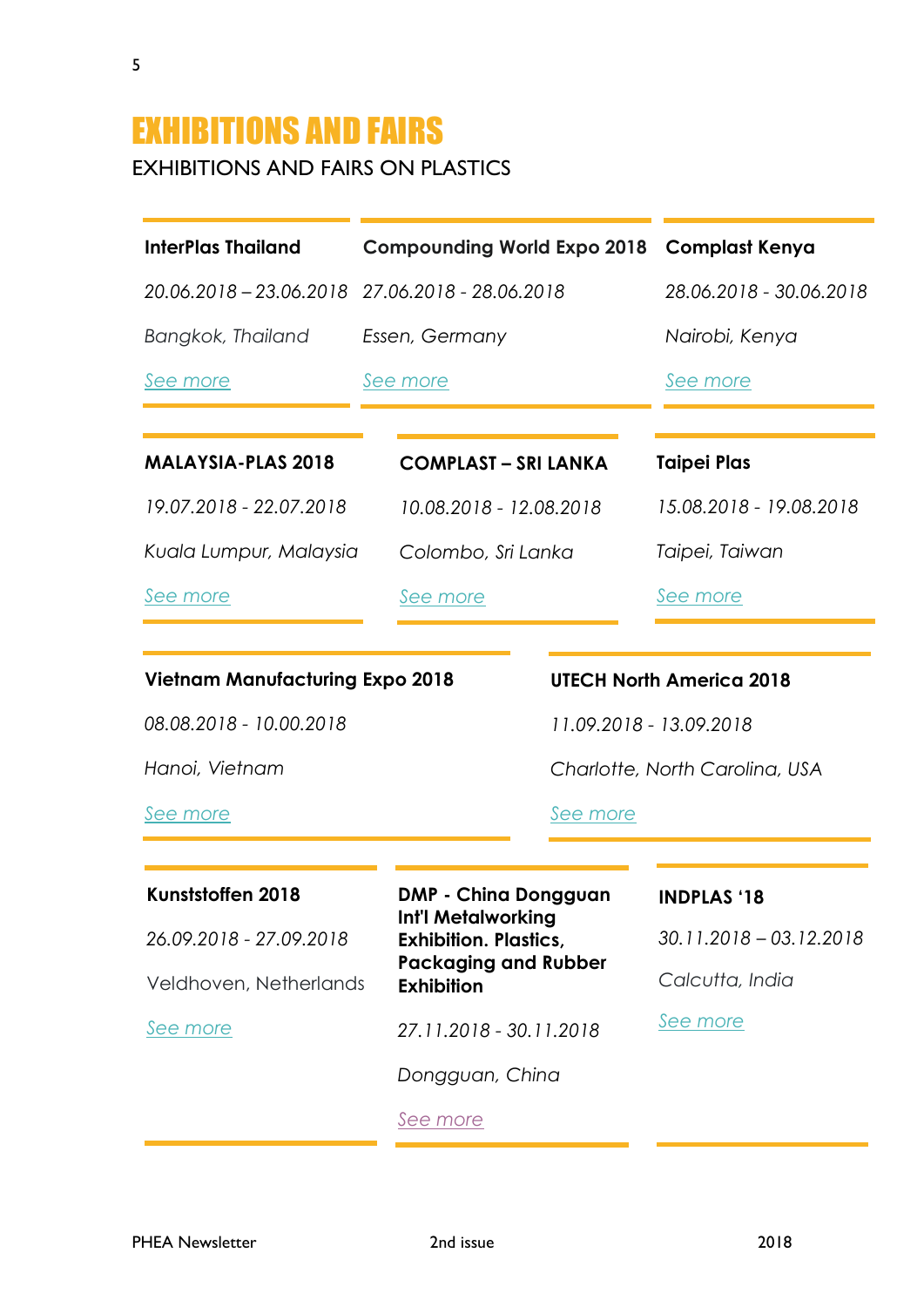NEWS

NEWS ON PLASTICS

*pipes pile up in the studio of Portuguese artist Bordalo II, who uses rubbish to create surprising animal sculptures to warn about the dangers of pollution.*

*LISBON: Broken crates and worn* 

PORTUGUESE ARTIST TURNS TRASH INTO ANIMAL SCULPTURES

Source: [see more](http://www.dailystar.com.lb/Arts-and-Ent/People/2018/May-24/450718-portuguese-artist-turns-trash-into-animal-sculptures.ashx)

#### THE RACE TO SAVE HISTORIC PLASTIC **ARTIFACTS**

*Although plastics is a big problem in the ocean, museum conservators are rushing to save spacesuits, animation cels, and other pieces of history.*

Source: [see more](https://news.nationalgeographic.com/2018/05/preserving-plastic-art-spacesuits-science/?beta=true)

#### SINGLE-USE PLASTICS: NEW EU RULES TO REDUCE MARINE LITTER

*With the amount of harmful plastic litter in oceans and seas growing ever greater, the European Commission is proposing new EUwide rules to target the 10 single-use plastic products most often found on Europe's beaches and seas, as well as lost and abandoned fishing gear.*

Source: [see more](http://europa.eu/rapid/press-release_IP-18-3927_en.htm)

NATIONAL GEOGRAPHIC LAUNCHES PLANET OR PLASTIC?, A MULTIYEAR INITIATIVE TO REDUCE SINGLE-USE PLASTICS AND THEIR IMPACT ON THE WORLD'S OCEANS

**WASHINGTON (May 16, 2018)— As the amount of single-use plastic in the world's oceans continues to grow, National Geographic is announcing a new, global commitment to tackle this pressing problem. Today, National Geographic is launching** *[Planet or](http://natgeo.com/planetorplastic)  [Plastic?](http://natgeo.com/planetorplastic)***, a multiyear initiative aimed at raising awareness of this challenge and reducing the amount of single-use plastic that enters in the world's oceans. Doing so will not only benefit the thousands to potentially millions of marine animals that become entangled in, suffocated by, or ingest plastic each year, but will also contribute to the overall health of the planet's marine ecosystems and all who rely upon them.**

Source: [see more](http://press.nationalgeographic.com/2018/05/16/national-geographic-launches-planet-or-plastic-a-multiyear-initiative-to-reduce-single-use-plastics-and-their-impact-on-the-worlds-oceans/)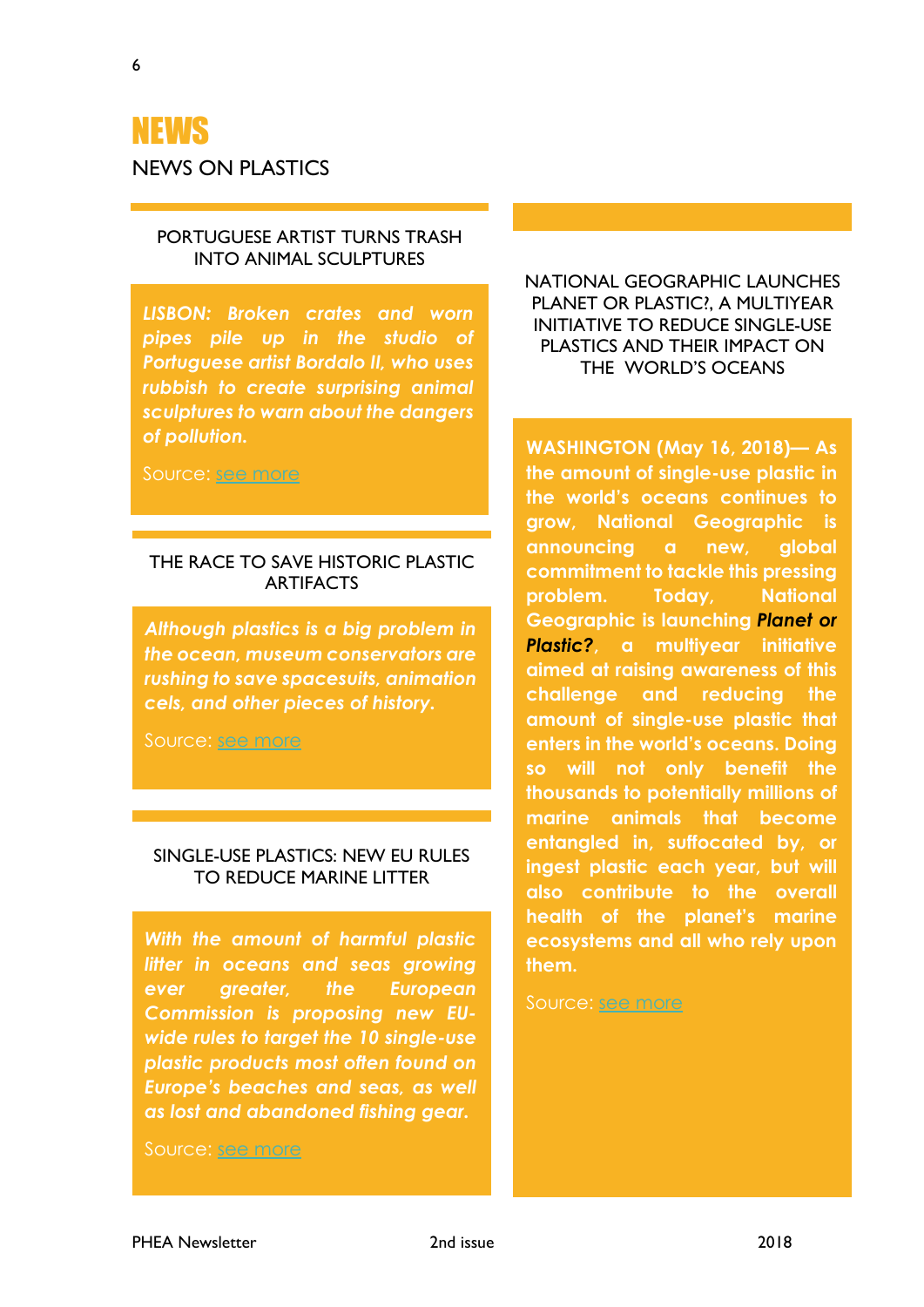## NEWS

NEWS ON PLASTICS

#### MCDONALD'S TO SWTICH TO PAPER STRAWS IN BRITAIN AS COUNTRY TURNS AGAINST PLASTIC

*LONDON – The queen has backed efforts to curb the use of plastics. The Church of England has encouraged a similar push. The British government plans to legislate to require it.*

Source: [see more](https://www.nytimes.com/2018/06/15/business/mcdonalds-plastic-straws-britain.html)

#### IKEA COMMITS TO PHASE OUT SINGLE-USE PLASTICS PRODUCTS BY 2020

*Global retailer with 363 stores says it wants to help customers live more sustainably.*

Source: [see more](https://www.theguardian.com/business/2018/jun/07/ikea-commits-to-phase-out-single-use-plastic-products-by-2020)

#### BAGS, BOTTLES BEING TRANSFORMED INTO ROADWAYS

*Melbourne, Australia – The future may be paved with recycled plastics. At least three projects around the world – in Australia, New Zealand and the Netherlands – are putting down pavement made using recycled plastics in place of virgin asphalt.*

Source: [see more](http://www.plasticsnews.com/article/20180615/NEWS/180619927/bags-bottles-being-transformed-into-roadways)

#### PLASTIC BANK TRANSFORMA LIXO EM DINHEIRO PARA POBRES

#### THIS HUMBLE AUSTRALIAN BEE IS HELPING TO DISRUPT THE PLASTICS INDUSTRY

*It doesn't make honey, live in a hive or have yellow stripes, but the unassuming Australian masked bee holds the key to disrupting the trilliondollar global plastics industry.*

Source: [see more](https://www.smh.com.au/national/this-humble-australian-bee-is-helping-to-disrupt-the-plastics-industry-20180530-p4zic7.html)

*A Canadian duo has created the concept of "social plastic": people collect garbage which can be exchanged for products they need. Company sells it for European brands to reuse.*

Source: [see more](https://www.dn.pt/dinheiro/interior/plastic-bank-transforma-lixo-em-dinheiro-para-os-pobres-9225308.html)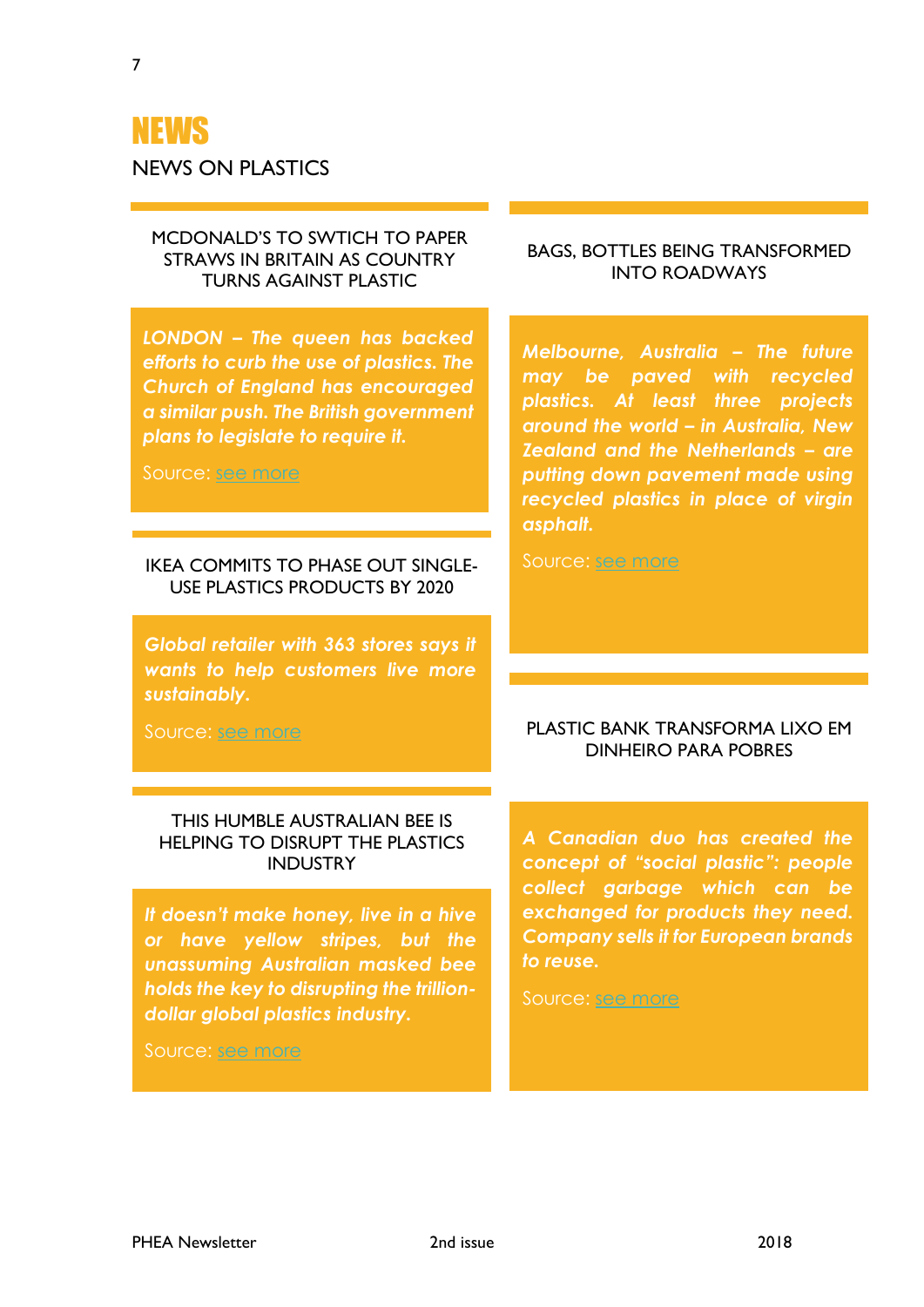## **ROOKS** BOOKS ON PLASTICS

#### **Histories of Technology, the Environment, and Modern Britain**

*Histories of Technology, the Environment, and Modern Britain brings together historians with a wide range of interests to take a uniquely widelens view of how technology and the environment have been intimately and irreversibly entangled in Britain over the last 300 years. It combines, for the first time, two perspectives with much to say about Britain since the industrial revolution: the history of technology and environmental history. Technologies are modified environments, just as nature is to varying extents engineered. Furthermore, technologies and our living and nonliving environment are both predominant material forms of organisation – and self-organisation – that surround and make us. Both have changed over time, in intersecting ways.*

*Technologies discussed in the collection include bulldozers, submarine cables, automobiles, flood barriers, medical devices, museum displays and biotechnologies. Environments investigated include bogs, cities, farms, places of natural beauty and pollution, land and sea. The book explores this diversity but also offers an integrated framework for understanding these intersections.*

*Source: [see more](https://www.ucl.ac.uk/ucl-press/browse-books/histories-of-technology?utm_source=jiscmail&utm_medium=listserv&utm_campaign=jiscmail_MERSENNE_agar)*

#### **Well-being, Sustainability and Social Development The Netherlands 1850-2050**

This open access book examines more than two centuries of societal development using novel historical and statistical approaches. It applies the well-being monitor developed by Statistics Netherlands that has been endorsed by a significant part of the international, statistical community.

It features The Netherlands as a case study, which is an especially interesting example; although it was one of the world's richest countries around 1850, extreme poverty and inequality were significant problems of well-being at the time. Monitors of 1850, 1910, 1970 and 2015 depict the changes in three dimensions of well-being: the quality of life 'here and now', 'later' and 'elsewhere'. The analysis of two centuries shows the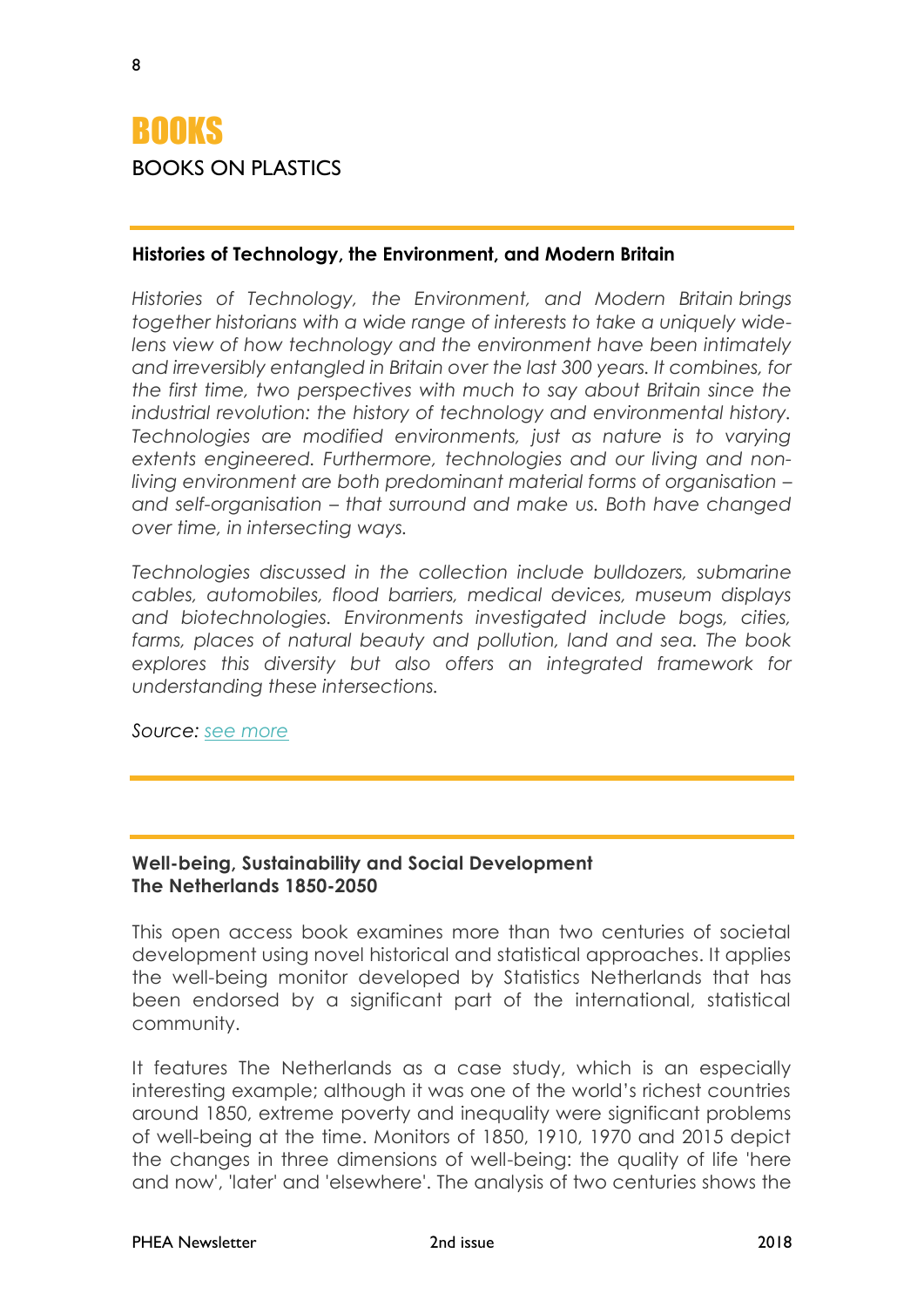solutions to the extreme poverty problem and the appearance of new sustainability problems, especially in domestic and foreign ecological systems.

The study also reveals the importance of natural capital: soil, air, water and subsoil resources, showing their relation with the social structure of the 'here and now´. Treatment and trade of natural resources also impacted on the quality of life 'later' and 'elsewhere.' Further, the book illustrates the role of natural capital by dividing the capital into three types of raw materials and concomitant material flows: bio-raw materials, mineral and fossil subsoil resources.

Additionally, the analysis of the institutional context identifies the key roles of social groups in well-being development. The book ends with an assessment of the solutions and barriers offered by the historical anchoring of the well-being and sustainability issues. This unique analysis of well-being and sustainability and its institutional analysis appeals to historians, statisticians and policy makers.

*Source: [see more](https://link.springer.com/book/10.1007/978-3-319-76696-6#about)*

## OTHER INITIATIVES

INITIATIVES ON PLASTICS

#### **Journal of History of Science and Technology**

*HoST is an on-line international journal devoted to the History of Science and Technology. It explores the cultural and social dimensions of science and technology in history across the world.*

#### **Planet or Plastic?**

*Planet or Plastic? Is National Geographic's multiyear effort to raise awareness about the global plastic trash crisis.*

*[See more](https://www.nationalgeographic.com/environment/planetorplastic/?beta=true)*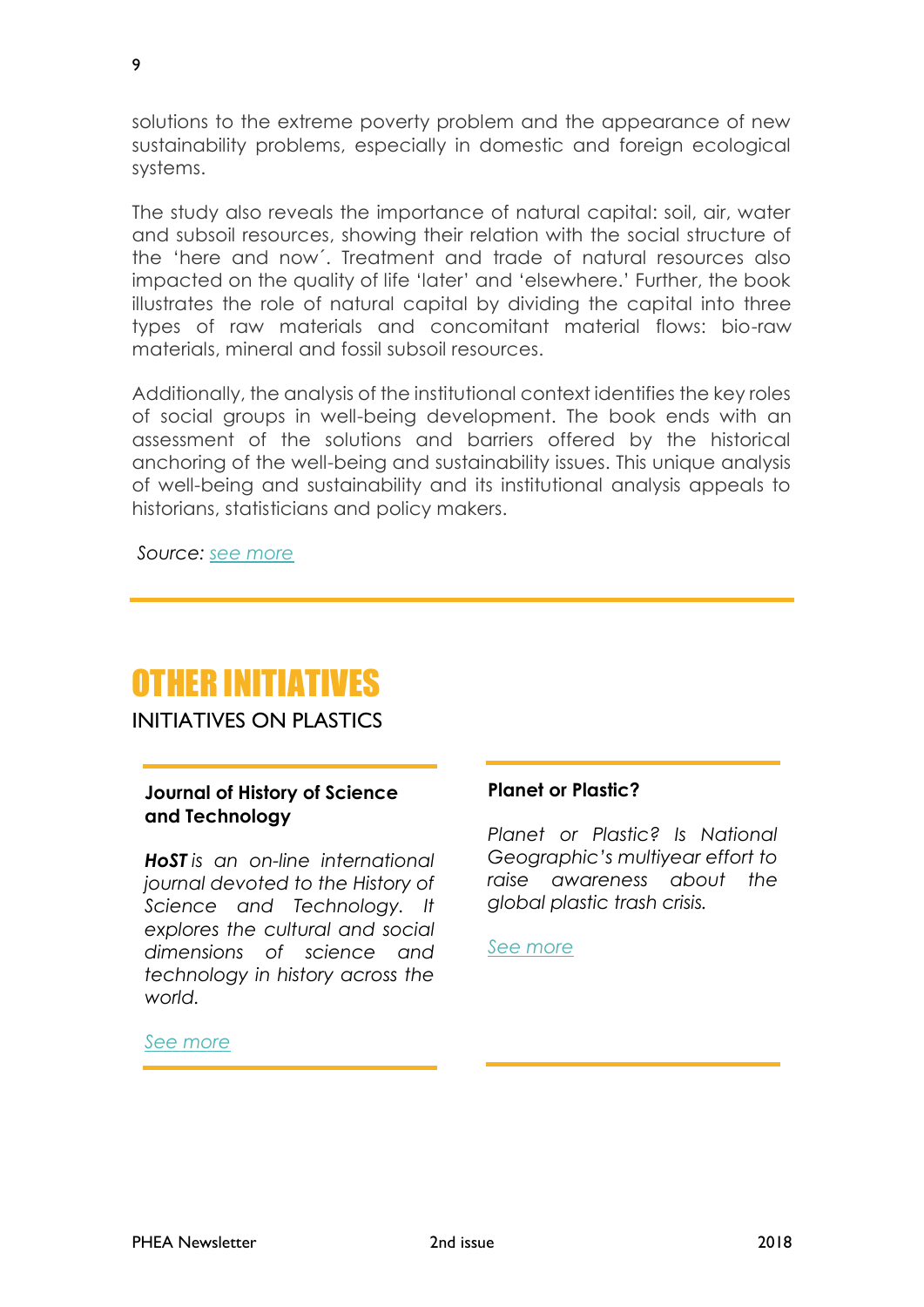

#### **e-plastory - Journal of Plastics History**

*e-plastory is the international journal for plastics history and heritage in [all aspects. For this interdisciplinary forum, high level publications in](http://malaysiaplas.com.my/)  English (reviews, articles, short communications, reports) are welcome. e-plastory is peer reviewed and free of charge. Its on-line way of publication in loose frequency enables early publication and worldwide accessibility.*

*[See more](http://www.dg-kunststoffgeschichte.de/e-plastory/index.php/e-plastory)*

## PRIZES

#### PRIZES ON PLASTICS, SCIENCE AND TECHNOLOGY

#### **Science & SciLifeLab Prize for Young Scientists**

The Prize is awarded annually to one young scientist for outstanding life science research for which he/she was awarded a doctoral degree in the previous two years. The topic of the entrant's thesis research must be in one of the following categories: **Cell and Molecular Biology**, **Genomics and Proteomics**, **Ecology and Environment**, **Translational Medicine**. Eligible entrants must have been awarded their doctoral degree in 2016 or 2017, and the subject of their thesis should match one of the Subject Tracks below. The winners from each category will compete for the grand prize.

Prize money: US\$30,000 for the grand prize winner, US\$10,000 for each of the category winners.

Publication: The grand prize winning essay will be published in *Science* and essays from the each of the category winners will be published online.

Application deadline: **July 15, 2018**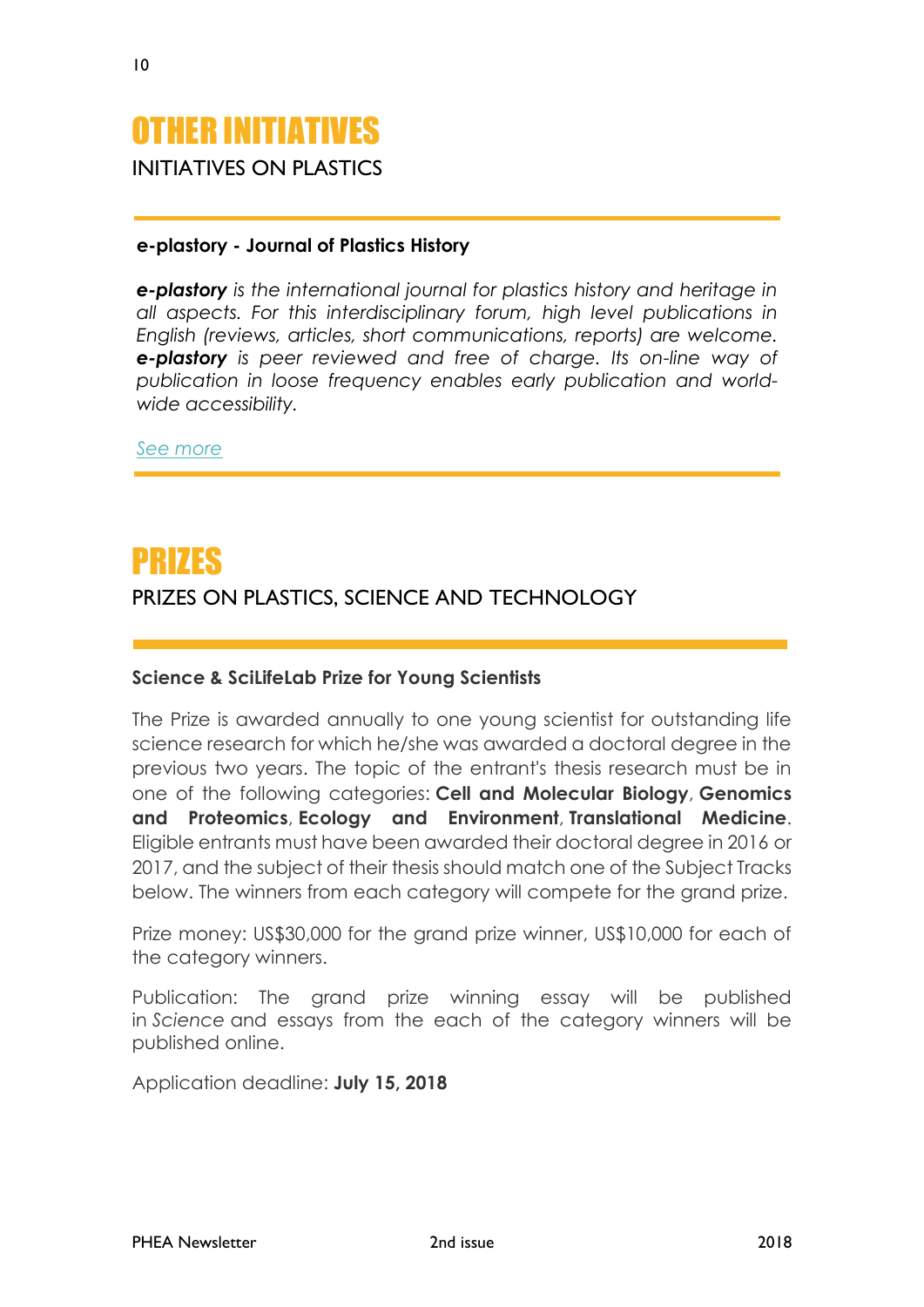11

#### **Rules of Eligibility**

- The research described in the entrant's thesis must fall within one of the following categories (Subject Tracks):
	- **Cell and Molecular Biology**: research in this category will include cellular and molecular processes at levels ranging from single molecule to single cell to tissue and organ systems,
	- **Genomics and Proteomics**: research in this category focuses on analyses of gene- and protein-related events, at the scale of gene or protein networks to the complete set of genes or proteins in an organism,
	- **Ecology and Environment**: research in this category encompasses interactions between organisms and their environment, and how these processes are influenced by human activity,
	- **Translational Medicine**: research in this category builds on in vitro or animal model studies of biological processes to develop potential therapies or medical procedures.
- The prize will only recognize work that was performed while the entrant was a graduate student.
- The prize will be awarded without regard to sex, race, or nationality.
- Employees of Science/AAAS, collaborators in the management or sponsorship of this Prize and their relatives, as well as the following are not eligible to enter:
	- Scientists who were PhD students in the groups of any past or present member of the SciLifeLab management group (SciLifeLab Director, Co-Director, Infrastructure Director and Scientific Directors), the Integration Directors, or any member of the SciLifeLab Board.
- Entrants for the 2018 prize must have been awarded their Ph.D. between January 1 2016 and December 31 2017. As a rule, we will only accept submissions once within this time period

#### **Procedures for Entry**

The entrant must submit the following items:

- A completed **[Entry Form](https://scilifelab.secure-platform.com/a/solicitations/home/9)**.
- An essay, written by the entrant, describing the thesis work and its implications for research in the selected Subject Track. The essay must not exceed 1,000 words in length and may include one figure or table.
- A one-page reference letter from your advisor or a member of your thesis committee. The letter should include an assessment of the applicant and comment on the significance of the applicant's research.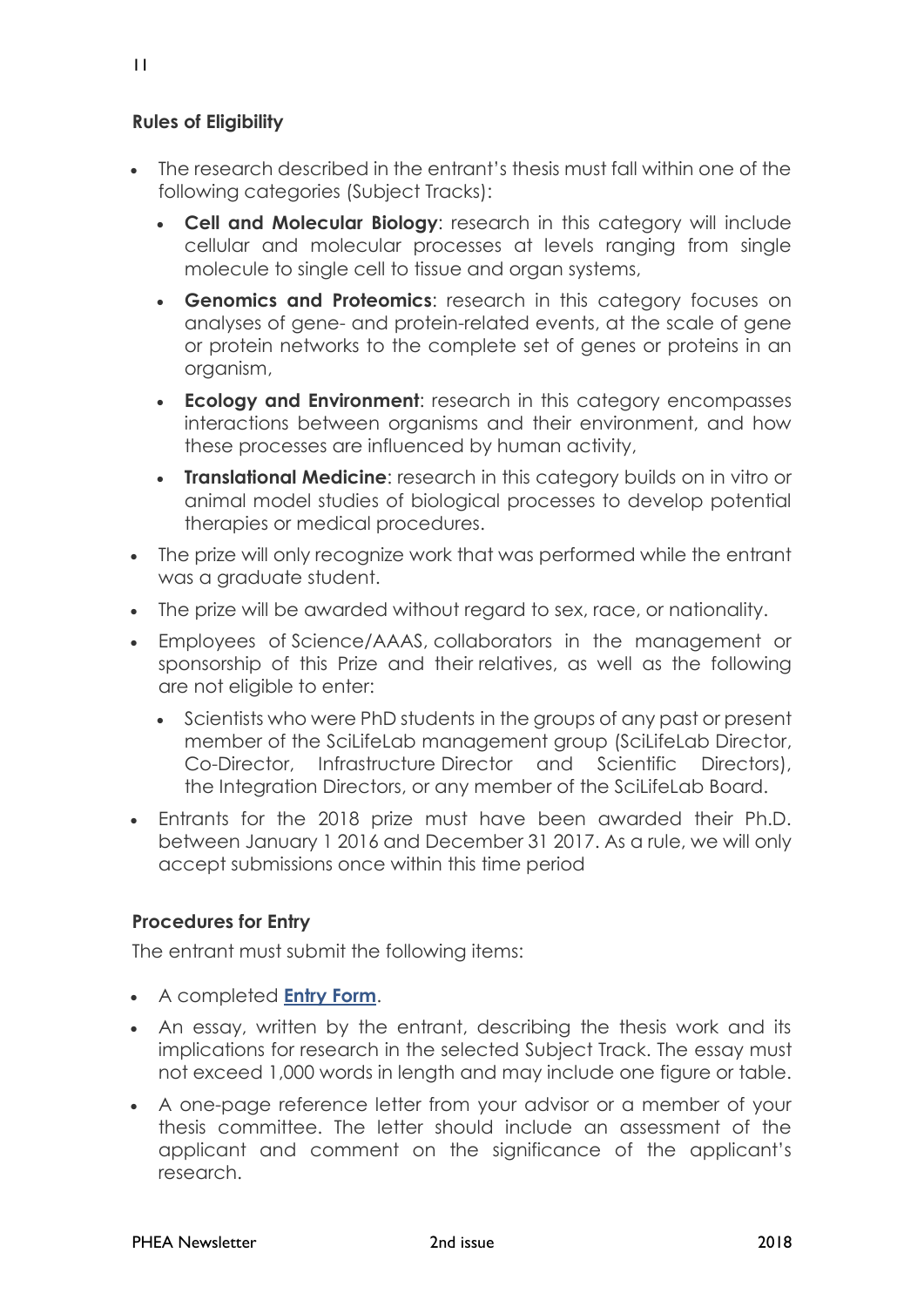- The abstract of the thesis (not to exceed four double-spaced typed pages).
- A list of the following:
	- Full citations of all published or in press papers on the research described in the essay;
	- Academic and professional awards and honors that the entrant has received; and
	- Relevant professional experience.

The **[Entry Form](https://scilifelab.secure-platform.com/a/solicitations/home/9)** and additional submission materials must be submitted electronically through our prize management system **[here](https://scilifelab.secure-platform.com/a/solicitations/home/9)**.

Below is a timeline for the prize selection process. You will be contacted only if there are additional materials or information needed.

August/September: Compilation and Review of Submissions October/November: Selection of Prize Winner December: Announcement of Prize Winner & Awards Ceremony in Stockholm

Deadline for Entries

#### **July 15, 2018**

Judging Procedures

First, *Science* editors will screen the essays and select three finalists from each Subject Track. Next, a committee of scientists chaired by the Editorin-Chief of *Science* will select a winner for each Subject Track. The four winners will then compete for the grand prize. The grand prize winner and three category winners will be decided by October. *Science* will control both the evaluation process and the announcement of the winners.

Questions/Inquiries:

**[SciLifeLabPrize@aaas.org](mailto:BoyalifeSciencePrize@aaas.org)**

Source: [see more](http://www.sciencemag.org/science-scilifelab-prize-young-scientists)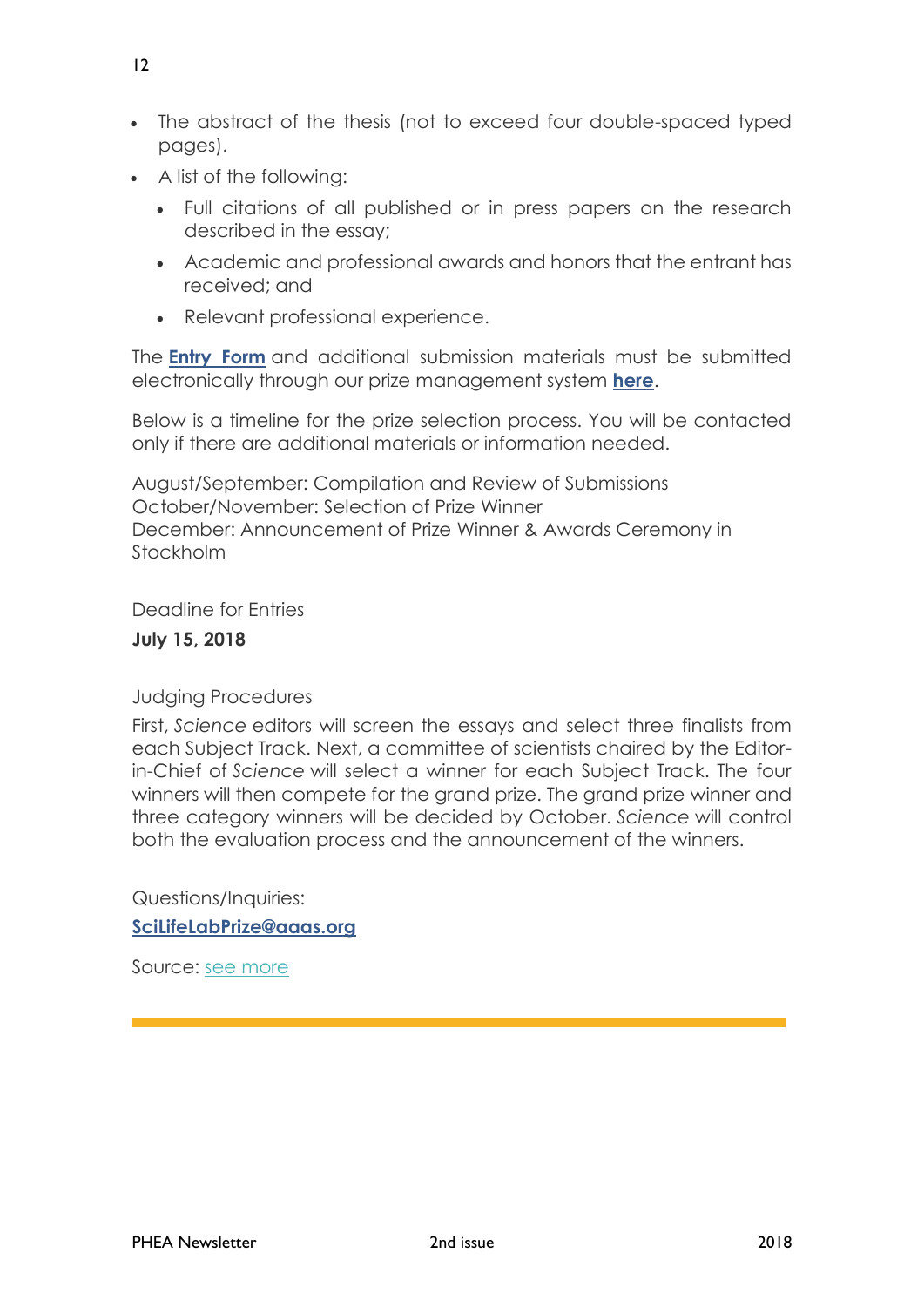## ARTICLES ARTICLES ON PLASTICS

MARINE LITTER PLASTICS AND MICROPLASTICS AND THEIR TOXIC CHEMICALS COMPONENTS: THE NEED FOR URGENT PREVENTIVE MEASURES

**Gallo, F., Fossi C., Weber, R. et al. Environ Sci Eur (2018) 30:13**

THERMO-CATALYTIC DEGRADATION OF DIFFERENT PLASTICS TO DROP IN LIQUID FUEL USING CALCIUM BENTONITE CATALYST

**Panda, A.K. Int J Ind Chem (2018)**

[See more](https://doi.org/10.1007/s40090-018-0147-2)

[See more](https://doi.org/10.1186/s12302-018-0139-z)

#### PLASTIC INGESTION BY JUVENILE POLAR COD (*BOREOGADUS SAIDA*) IN THE ARCTIC OCEAN

**Kühn, S., Schaafsma, F.L., van Werven, B. et al. Polar Biol (2018) 41:1269**

[See more](https://doi.org/10.1007/s00300-018-2283-8)

SINK–FLOAT DENSITY SEPARATION OF POST-CONSUMER PLASTICS FOR FEEDSTOCK RECYCLING

**Schwabl, D. et al. J Mater Cycles Waste Manag (2018)**

[See more](https://doi.org/10.1007/s10163-018-0748-z)

OCEAN PLASTICS AND THE BBNJ TREATY—IS PLASTIC FRIGHTENING ENOUGH TO INSERT ITSELF INTO THE BBNJ TREATY, OR DO WE NEED TO Bauer, M., Lehner, M., WAIT FOR A TREATY OF ITS OWN?

> **Tiller, R. & Nyman, E. J Environ Stud Sci (2018)**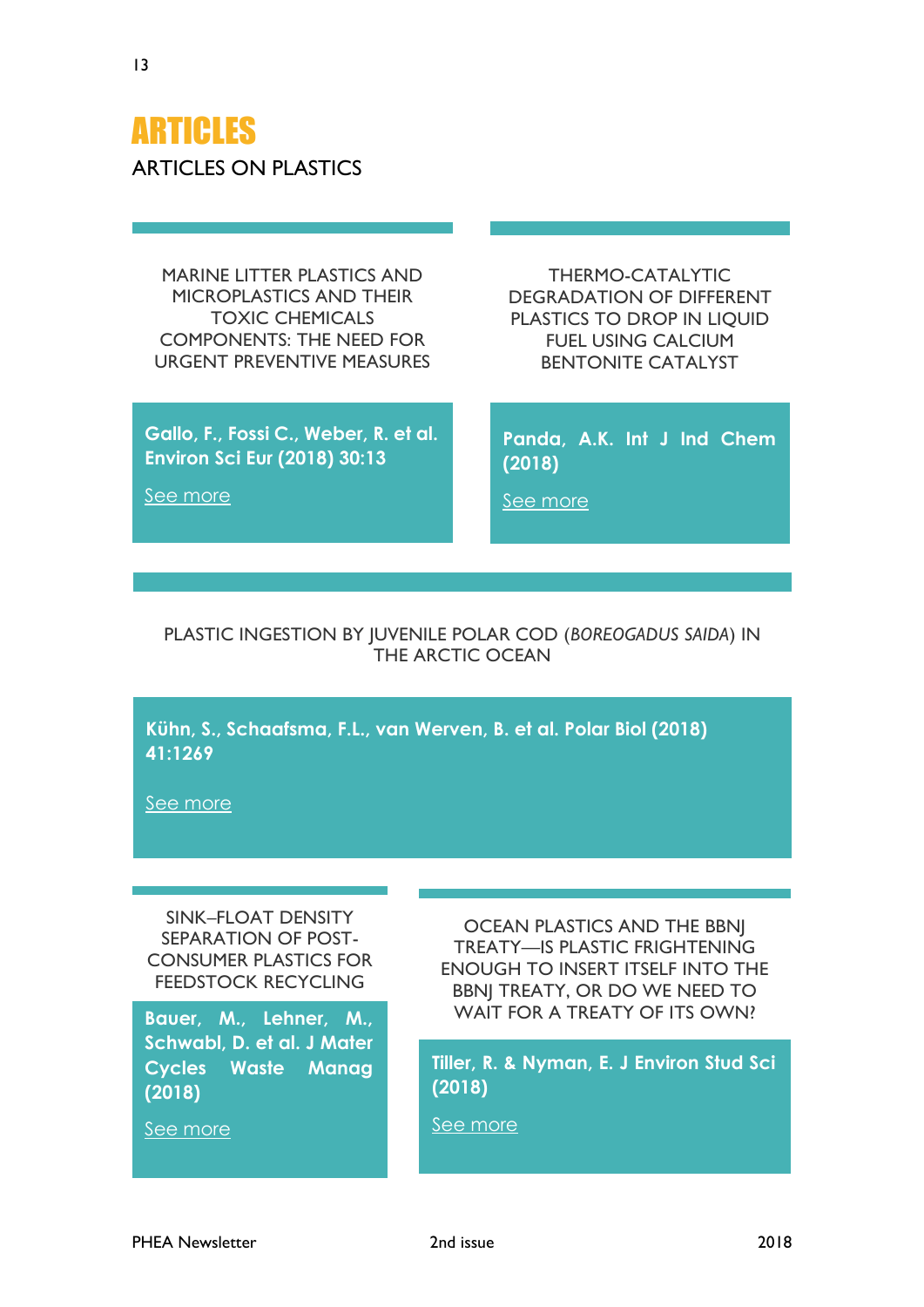## CALL FOR PAPERS

#### CALL FOR PAPERS ON PLASTICS

#### **The Plastics Heritage Congress 2019 – History, Limits and Possibilities**

Under the aegis of the Plastics Heritage European Association (PHEA), the Portuguese Center for the History of Science and Technology (CIUHCT) will host the Plastics Heritage Congress 2019.

*Plastics Heritage: History, Limits and Possibilities (congress general theme),* is the fifth in a series of international Plastics Heritage Conferences and will be held in Lisbon (29 – 31 May 2019), the capital city of Portugal at Museu da Farmácia.

This congress aims to address plastics history and heritage by encouraging papers that contribute to a deeper understanding of the socioeconomic culture and material culture of historic polymeric materials (HIPOMS) in their various representations and functions in society.

The main theme embraces the concepts of history, limits and possibilities of plastics heritage as organizing principles, thus perceiving their impact on the consumer and their technical and scientific developments. The programme committee suggests the following non-exhaustive sub-themes for contributors of individual papers, and posters:

· Plastics history (historic polymeric materials [*Hipoms*] manufacturing, engineering, companies)

· Plastics heritage (*Hipoms* in art, design, everyday use, technical objects and architecture)

· Collecting *Hipom* objects

· Conservation of *Hipoms* (artefacts, technical heritage, material characterization)

· Documentation and reproduction (archives, data bases, digital scanning, 3D-printing etc.)

· Plastics limits (degradation, waste problems, environmental impacts, history of social interactions)

· Plastics and emotions: impact on consumers and design personalisation.

#### **Historic polymeric materials (***Hipoms***)** comprise:

• The large group of natural polymeric materials (amber, birch pitch, bitumen, natural rubber, gutta-percha, natural fibers, natural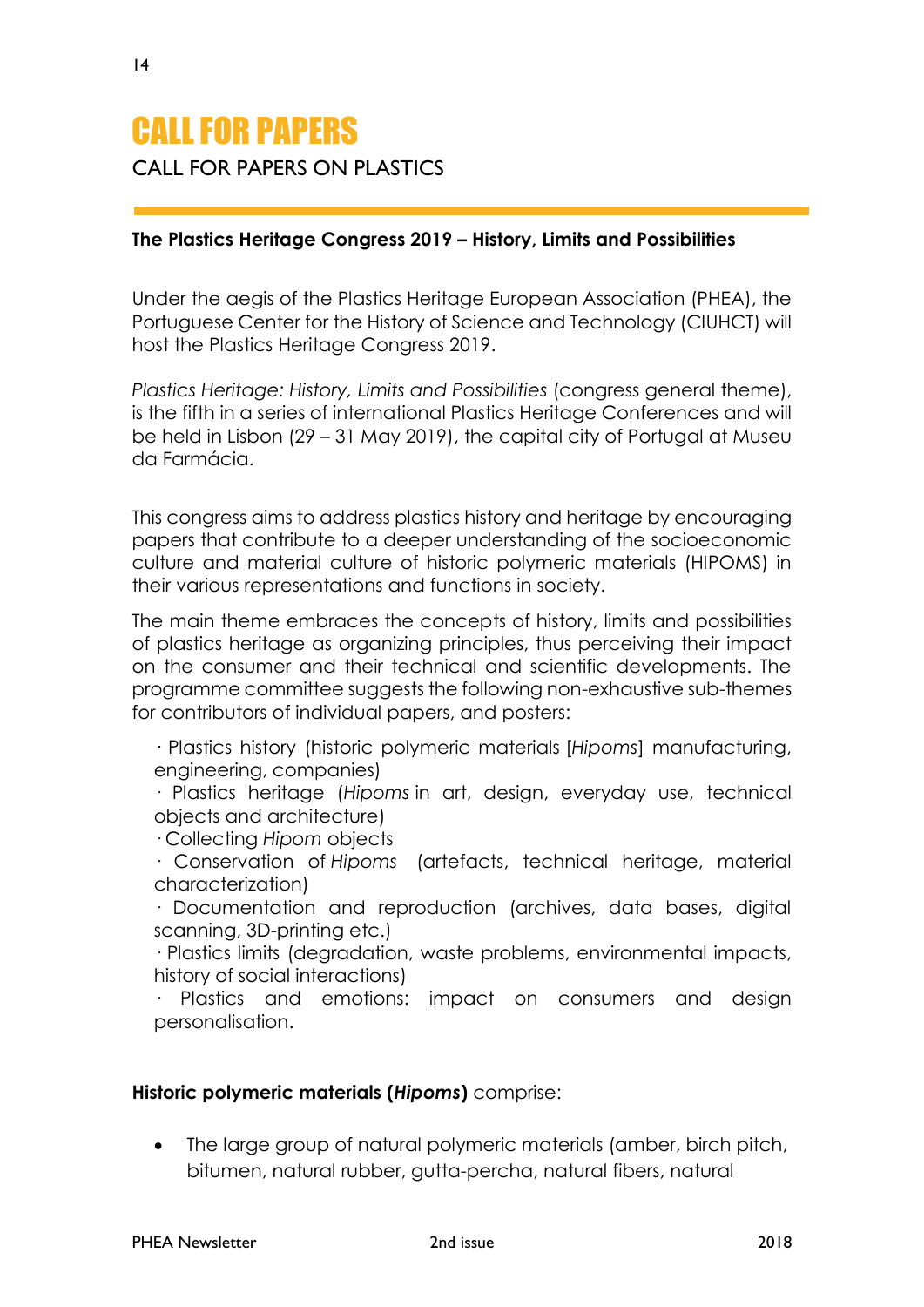lacquers and varnishes, vegetable and animal glues, linoleum, shellac and Bois Durci etc.).

- Chemically modified biopolymers like cellulose nitrate, cellulose acetate and casein-formaldehyde masses.
- Historic synthetic polymeric material like phenolics, urea and other early thermosets, thermoplastics, elastomers, fibers, lacquers, glues etc.

All proposals must be in English. For advice on preparing your submission and the conference presentation, please consult the guidelines.

In addition to the scientific programme, the congress will include social events.

#### *PROPOSAL GUIDELINES*

**INDIVIDUAL PAPER** proposals must include: (1) a 200-350-word abstract; and (2) a one-page CV.

Abstracts should include the author's name and email address, affiliation, a short descriptive title, a concise statement of the thesis, a brief discussion of the sources, and a summary of the major conclusions.

If you are submitting a paper proposal dealing with a particular subtheme, please indicate this in

your proposal.

In preparing your paper, remember that presentations are not full-length articles. Depending on the number of papers in the session, you will have no more than **16-20 minutes** to speak, which is roughly equivalent to six – eight double-spaced typed pages. For more suggestions about preparing your conference presentation, please consult the guidelines at the conference website. Contributors are encouraged to submit full-length versions of their papers after the congress for

consideration by Journal of Plastics History **e-plastory**. http://www.dgkunststoffgeschichte.de/e-plastory/index.php/e-plastory

**SESSION** proposals must include (1) an abstract of the session (200-350 words at maximum), listing the proposed papers and a session chairperson; (2) abstracts for each paper (200-350 words); (3) a one-page CV for each contributor and chairperson. Sessions should consist of at least one set of presentations – but no more than four time slots of 90 minutes – and they may include three or four papers in each, which might extend series of successive sections over more than one day. Proposing a commentator – instead of the fourth presenter – is also possible. The programme committee reserves the right to relocate papers to different themes and add papers to sessions. We also encourage proposing roundtables and other "untraditional" as well as experimental session formats. Whatever the session format will be, organisers and chairs are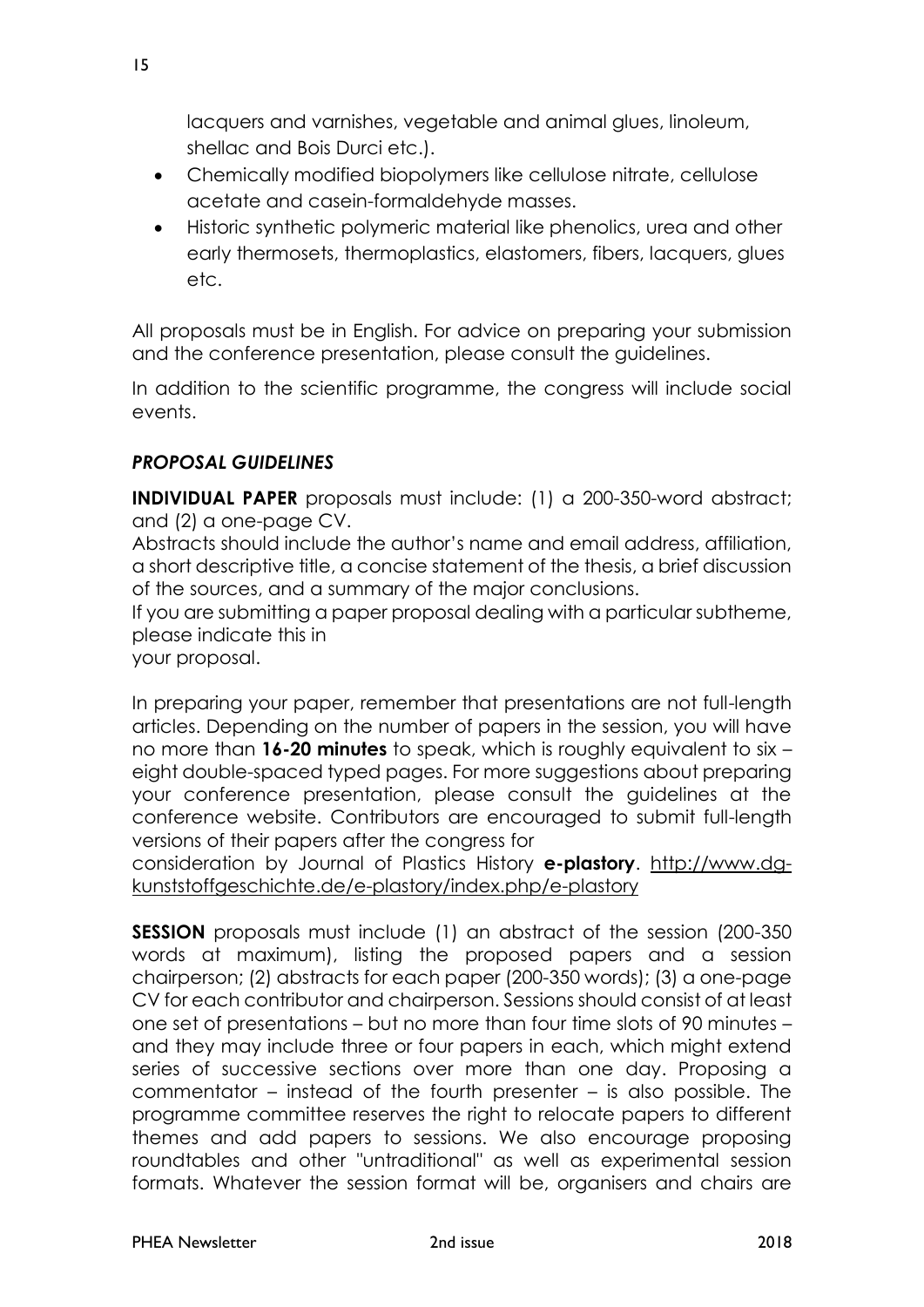expected to reserve enough time for general discussion between the presenters and audience.

**POSTER** proposals must include (1) a 200-350-word abstract; and (2) a onepage CV. Abstracts

should include the author's name and email address, a short descriptive title, a concise statement

of the thesis, a brief discussion of the sources, and a summary of the major conclusions. Please,

indicate one of the specified subthemes for your poster.

#### *PROPOSAL SUBMISSIONS*

The final deadline for **session proposals is 30th August 2018** and for individual **paper proposals is 15th November 2018**.

Proposals should be sent electronically (as a pdf file) to Guenter Lattermann (guenter.lattermann@uni-bayreuth.de), the chair of the programme committee or Maria Elvira Callapez [\(mariaelviracallapez@gmail.com\)](mailto:mariaelviracallapez@gmail.com), co-chair.

| 1 June 2018            | Submission of sessions proposals opens                              |
|------------------------|---------------------------------------------------------------------|
| 30 August 2018         | Submission of sessions proposal closes 23.59GMT                     |
| 01 September 2018      | Submission of individual paper proposals opens                      |
| 01 November 2018       | Acceptance/rejection of session proposals<br>announced              |
| 15 November 2018       | Submission of individual papers proposals closes at<br>23.59 GMT    |
| 07 January 2019        | Acceptance/rejection of individual paper proposals<br>announced     |
| <b>15 January 2019</b> | Draft programme published and opening of Early Bird<br>registration |
| 3 March 2019           | Late registration                                                   |
| 4 April 2019           | Draft final programme issued                                        |
| 17 April 2019          | Publication of final programme                                      |
| 30 April 2019          | Final deadline for registration                                     |